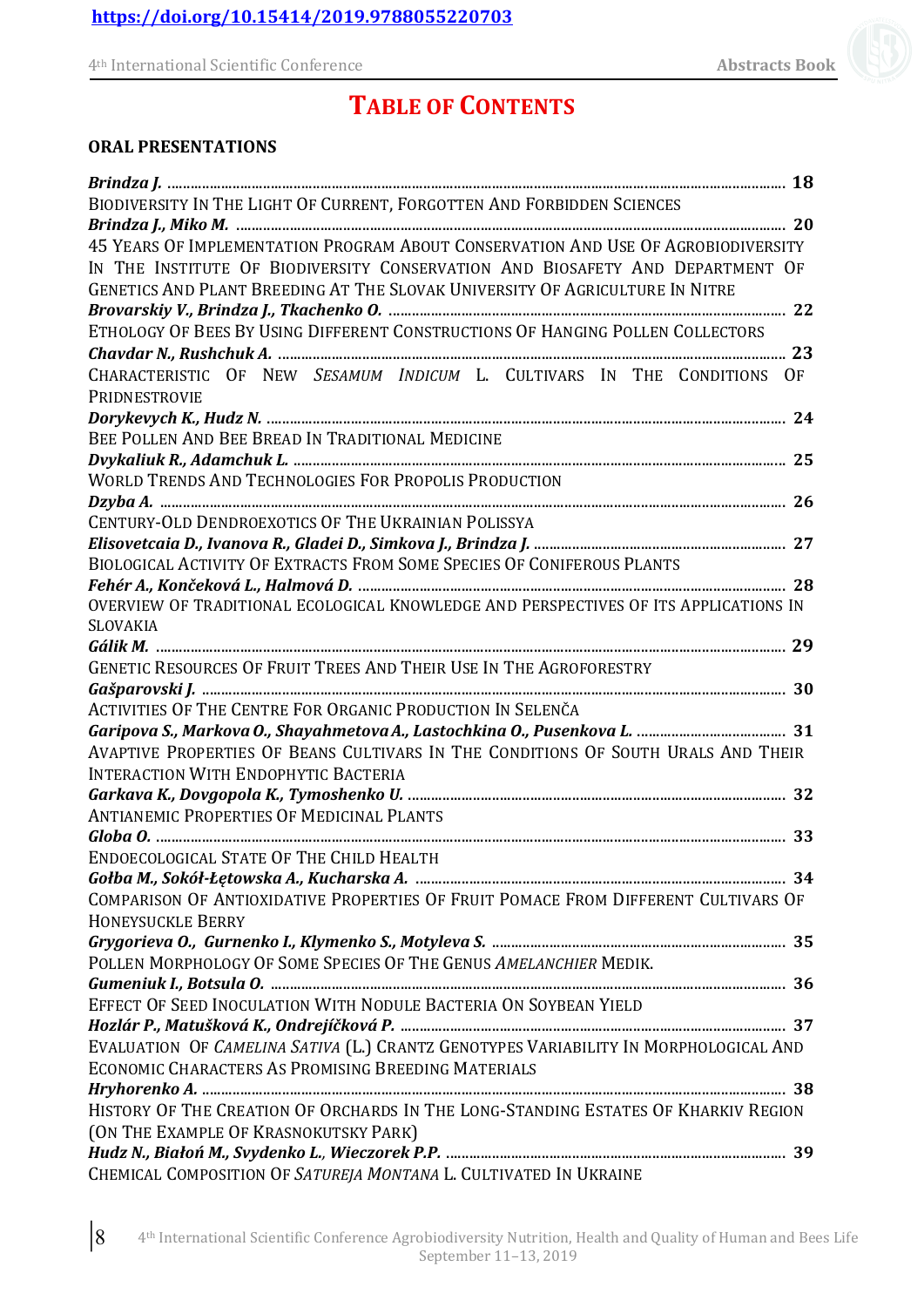| 4 <sup>th</sup> International Scientific Conference<br><u> 1980 - Johann Barn, mars ann an t-Amhain Aonaich an t-Aonaich an t-Aonaich ann an t-Aonaich ann an t-Aonaich</u>    | <b>Abstracts Book</b> |
|--------------------------------------------------------------------------------------------------------------------------------------------------------------------------------|-----------------------|
|                                                                                                                                                                                |                       |
| DETERMINATION OF THE TOTAL PHENOLIC CONTENT IN THE TINCTURE OF PROPOLIS OF                                                                                                     |                       |
| <b>UKRAINIAN ORIGIN</b>                                                                                                                                                        |                       |
|                                                                                                                                                                                |                       |
| ANTIOXIDANT ACTIVITY OF LEAF EXTRACTS OF CRAMBE KOKTEBELICA (JUNGE) N. BUSCH AND                                                                                               |                       |
| CRAMBE MITRIDATIS JUZ.                                                                                                                                                         |                       |
|                                                                                                                                                                                |                       |
| ASSORTMENT OF PHARMACEUTICALS BASED ON BEEKEEPING PRODUCTS IN UKRAINE AND<br>REQUIREMENTS FOR THEIR QUALITY                                                                    |                       |
|                                                                                                                                                                                |                       |
| FRUIT PLANTS OF THE WORLD FLORA IN INTRODUCTION AND SELECTION STUDIES IN THE FOREST-<br><b>STEPPE OF UKRAINE</b>                                                               |                       |
| Kryvtsova M., Salamon I., Koščová J., Eftimova J. ………………………………………………………………………………… 44                                                                                           |                       |
| ANTIMICROBIAL AND SOME BIOCHEMICAL PROPERTIES OF VACCINIUM VITIS-IDAEA L.                                                                                                      |                       |
|                                                                                                                                                                                |                       |
| DARK FOREST BEES IN POLISSYA OF UKRAINE                                                                                                                                        |                       |
| Lastochkina O., Pusenkova L., Baymiev A., Shpirnaya I., Shayahmetova A., Kulabuhova D.,                                                                                        |                       |
|                                                                                                                                                                                |                       |
| EFFECT OF ENDOPHYTIC BACILLUS SUBTILIS AND SALICYLIC ACID ON RESISTANCE OF SOLANUM                                                                                             |                       |
| TUBEROSUM L. (POTATO) TO POSTHARVEST DISEASES                                                                                                                                  |                       |
| APITOURISM IN CONTEXT OF SOCIO-ECONOMIC AND ECOLOGICAL ASPECTS                                                                                                                 |                       |
|                                                                                                                                                                                |                       |
| HOMOGENATE OF DRONE LARVAS - BIOLOGICALLY VALUABLE FOOD PRODUCT                                                                                                                |                       |
|                                                                                                                                                                                |                       |
| OATS - A CROP FOR FUNCTIONAL NUTRITION                                                                                                                                         |                       |
|                                                                                                                                                                                |                       |
| RESOURCE POTENTIAL OF SAMBUCUS NIGRA L. IN CHERNIHIV POLISSYA (UKRAINE)                                                                                                        |                       |
|                                                                                                                                                                                |                       |
| USING AN AZO COUPLING REACTION TO DETERMINE 2,6-DIMETHOXYANILINE BY METHOD HPLC                                                                                                |                       |
| Meglič V., Hauptvogel P., Bilsborrow P., Janovska D., Grausgruber H., Dolničar P., Pagnotta M.,                                                                                |                       |
|                                                                                                                                                                                |                       |
| ECOBREED-INCREASING OF THE EFFICIENCY AND COMPETITIVENESS OF ORGANIC CROP BREEDING<br>Melnychuk O., Ozheredov S., Bayer O., Shisha O., Rakhmetov D., Rakhmetova S., Yemets A., |                       |
| POLYPLOIDY INDUCTION IN GIANT MISCANTHUS (MISCANTHUS × GIGANTEUS GREEF ET DEU.)                                                                                                |                       |
| Pokhylchenko O., Hotka P., Solomakha N., Mandzuk R., Boyko N., Vakulenko T.  54                                                                                                |                       |
| OPPORTUNITY FOR CREATING STONE PINES' ORCHARDS IN UKRAINE PREREQUISITE FULFILLED                                                                                               |                       |
|                                                                                                                                                                                |                       |
| RELATIONSHIP OF QUALITY INDICATORS OF SOFT WHEAT VARIETIES DEPENDING ON THE GRAIN                                                                                              |                       |
| COLOR                                                                                                                                                                          |                       |
|                                                                                                                                                                                |                       |
| SOCIO-ECONOMIC ASPECTS OF UKRAINE BEEKEEPING DEVELOPMENT                                                                                                                       |                       |
|                                                                                                                                                                                |                       |
| CONTRIBUTION OF THE DEPARTMENT OF CULTURAL FLORA OF M.M GRYSHKO NATIONAL                                                                                                       |                       |
| BOTANICAL GARDEN OF UKRAINE IN CONSERVATION, ACQUISITION AND EFFICIENT USE OF NEW                                                                                              |                       |
| <b>PHYTORESOURCES</b>                                                                                                                                                          |                       |
|                                                                                                                                                                                |                       |
| CELL CYCLE REGULATION AND PROAPOPTOTIC ACTIVITY OF PHALLUS IMPUDICUS L.                                                                                                        |                       |
|                                                                                                                                                                                |                       |
| ELECTROMAGNETIC RADIATION INFLUENCE ON FOOD QUALITY OF SEEDS AND PRODUCTIVITY OF                                                                                               |                       |
| NIGELLA SATIVA L. PLANTS                                                                                                                                                       |                       |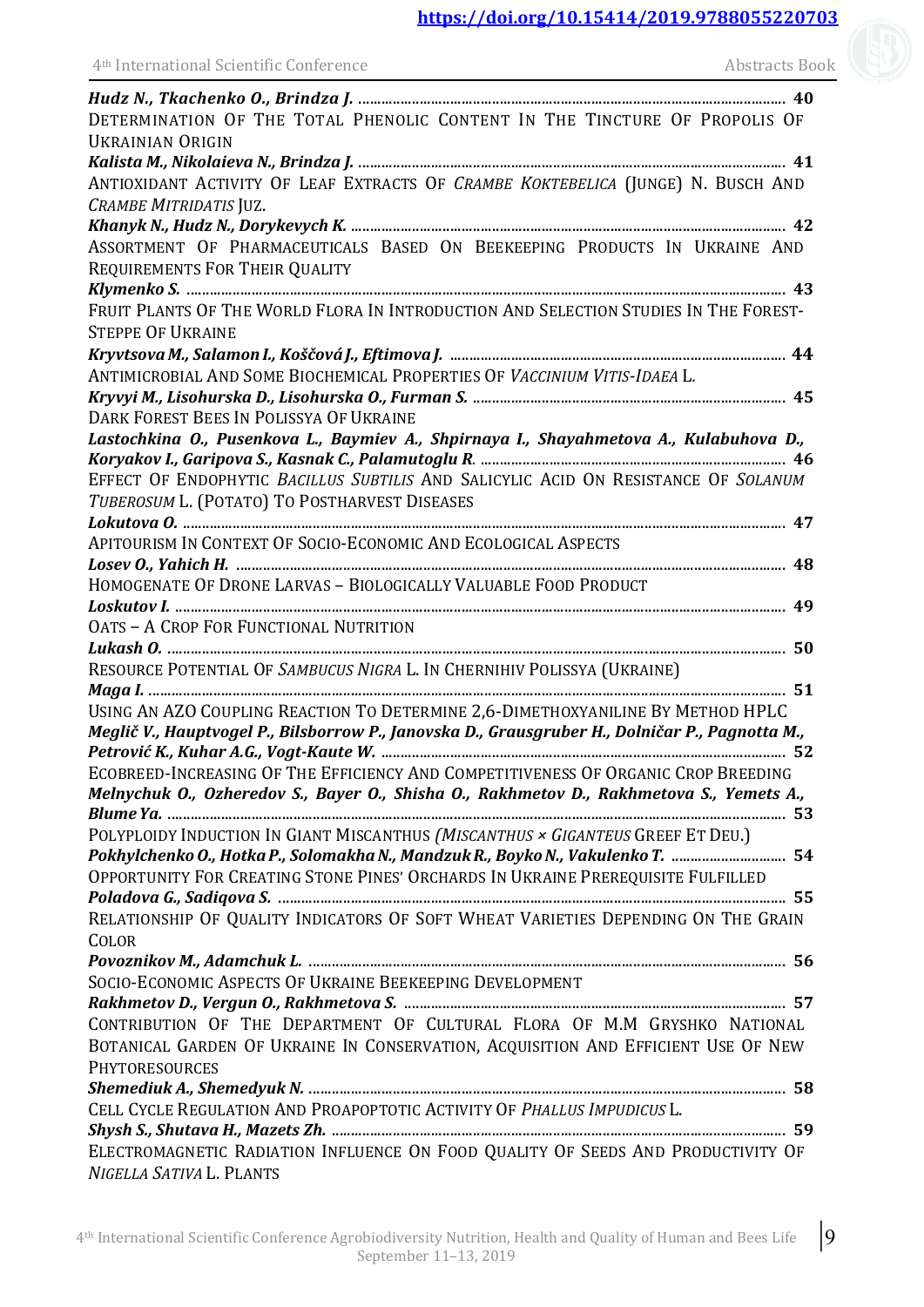| 4 <sup>th</sup> International Scientific Conference |  |  |
|-----------------------------------------------------|--|--|
|-----------------------------------------------------|--|--|

| LEGISLATIVE AND REGULATORY FOOD SAFETY IN UKRAINE                                    |
|--------------------------------------------------------------------------------------|
| Sukhenko V., Sukhenko Yu., Sukhenko E., Bal-Prilipko L., Slobodyanyuk N., Stefan E., |
|                                                                                      |
| TECHNOLOGY OF MAKING PECTINIST FRUIT PASTES                                          |
|                                                                                      |
| ORGANIC AGRICULTURE IN THE WORLD AND AZERBAIJAN                                      |
|                                                                                      |
| EFFECT OF CHANGES IN POLYUNSATURATED FATTY ACIDS ON THE QUALITY OF WALNUT OIL        |
| Vergun O., Horčinová Sedláčková V., Schubertová Z., Šimková J., Brindza J.  64       |
| BIOCHEMICAL COMPOSITION OF BEE POLLEN AND INFLORESCENCES OF BRASSICA NAPUS L. VAR.   |
| <b>NAPUS</b>                                                                         |
|                                                                                      |
| EVALUATION OF THE NEW UKRAINIAN CULTIVARS OF CORNELIAN CHERRY (CORNUS MAS L.)        |
| <b>FRUITS</b>                                                                        |
|                                                                                      |
| SPECIES OF THE GENUS LYCIUM L. IN THE COLLECTION OF M.M. GRYSHKO NATIONAL BOTANICAL  |
| <b>GARDEN OF NAS OF UKRAINE</b>                                                      |
|                                                                                      |
| <b>POSTER PRESENTATIONS</b>                                                          |
|                                                                                      |
| <b>SENSORY ANALYSIS OF BEE BREAD WITH DIFFERENT PRODUCTION TECHNOLOGIES</b>          |
|                                                                                      |
| <b>RECEADCH ON RADIOACTIVITY OF HEDAINIAN HONEVS</b>                                 |

| RESEARCH ON RADIOACTIVITY OF UKRAINIAN HONEYS                                         |
|---------------------------------------------------------------------------------------|
|                                                                                       |
| DIVERSITY OF POLLEN GRAINS OF TILIA GENUS IN UKRAINIAN HONEYS                         |
|                                                                                       |
| ESTIMATION OF ANTHROPOGENIC LOADING OF THE HUMAN BODY BY CHEMICAL ELEMENTS            |
| ACCORDING TO THE DATA OF ECOLOGICAL AND HYGIENIC MONITORING IN UKRAINE                |
| Aksonova A., Ventskovskaya I., Bondarenko N., Aksonov P., Palamarchuk O.  72          |
| EXPERIENCE OF RATIONAL VITAMIN SUPPLEMENTS INTAKE IN THE OBSTETRICIAN PRACTICE        |
|                                                                                       |
| COLLECTION OF OLD CULTIVARS OF APPLE TREES IN THE DENDROLOGICAL PARK 'OLEXANDRIA' OF  |
| THE NAS OF UKRAINE                                                                    |
|                                                                                       |
| INTERNATIONAL COOPERATION IN THE PROGRAM OF CONSERVATION AND USING<br>0F              |
| AGROBIODIVERSITY IN THE INTERNATIONAL AGROBIONET NETWORK                              |
|                                                                                       |
| CHARACTERIZATION OF THE PSEUDOMONAS PUTIDA LIPOPOLYSACCHARIDES, CAUSATIVE AGENTS OF   |
| <b>CHESTNUT DISEASES</b>                                                              |
|                                                                                       |
| PROTEOLYTIC ACTIVITY OF MICROORGANISMS ISOLATED FROM BEES AND WAX MOTHS               |
| Buyun L., Ivannikov R., Yakymets V., Kozhokaru A., Stepan'kov R., Kharitonova I.  77  |
| 'PHYTOUNITS' FOR AMELIORATION OF INDOOR AIR ENVIRONMENT WITHIN HEALTH-CARE FACILITIES |
|                                                                                       |
| SILYBUM MARIANUM (L.) GAERTN. PLANTS POPULATION AND WEEDS DISTRIBUTION                |
|                                                                                       |
| THE SAFETY ASSESSMENT OF INNOVATIVE DRUGS OF MICROELEMENTS RECEIVED BY                |
| <b>NANOTECHNOLOGY</b>                                                                 |
|                                                                                       |
| MORPHOMETRIC CHARACTERISTICS AND GROWING OF POTENTILLA ERECTA (L.) RAEUSCH.           |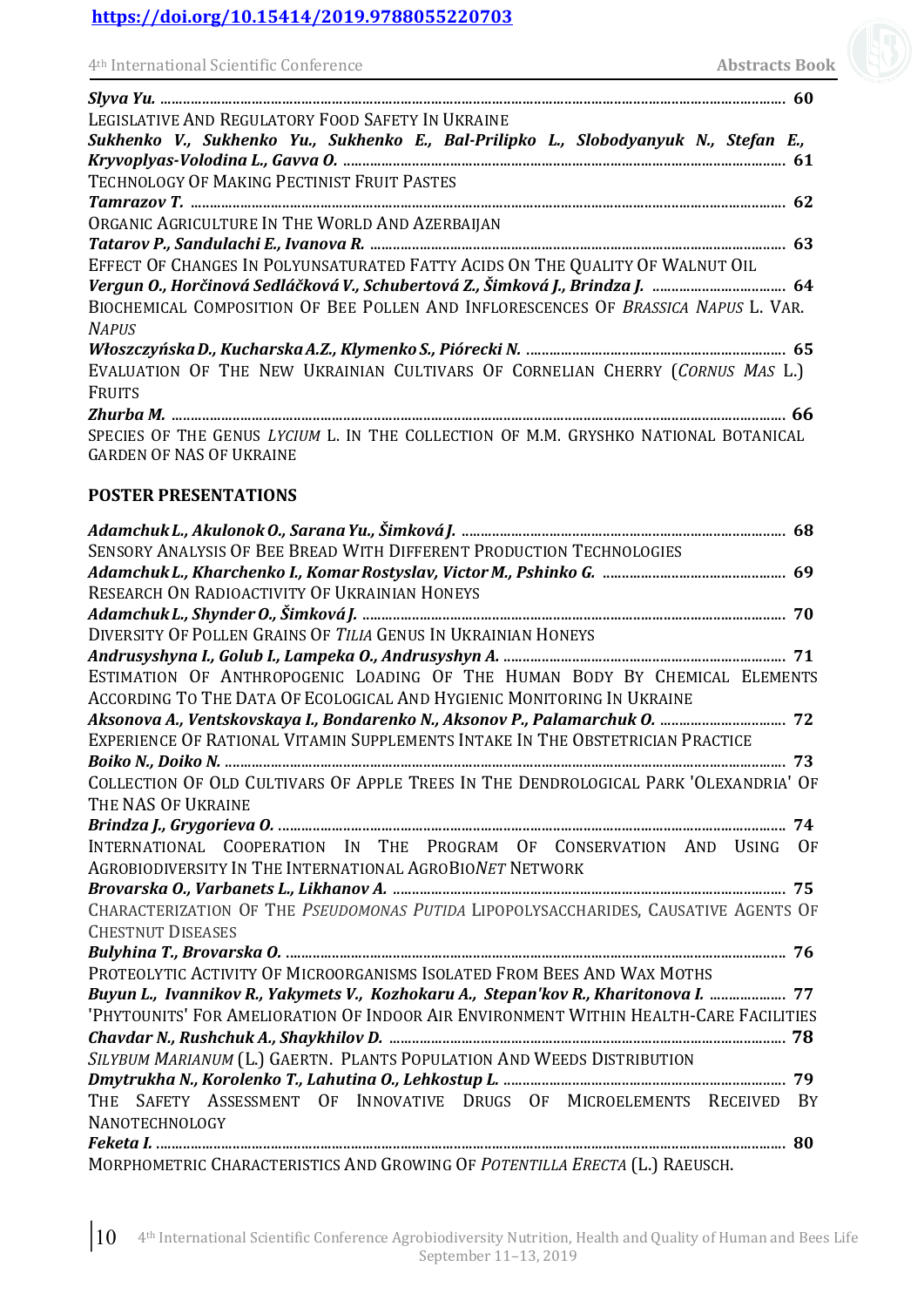| 4 <sup>th</sup> International Scientific Conference                                          | <b>Abstracts Book</b> |
|----------------------------------------------------------------------------------------------|-----------------------|
|                                                                                              |                       |
| ISOMERS OF ESSENTIAL OILS COMPONENTS AND THEIR OPTICAL CHARACTERISTICS                       |                       |
|                                                                                              |                       |
| DEVELOPMENT OF THE COMBINATIONS OF SPICES FOR THE AYURVEDIC DISHES                           |                       |
|                                                                                              |                       |
| MORPHOMETRIC LEAF VARIATION OF VARIOUS CULTIVARS CRABAPPLE                                   |                       |
| Grygorieva O., Klymenko S., Ilinska A., Kuklina A., Vinogradova Yu., Brindza J.  84          |                       |
| EVALUATION OF LONICERA CAERULEA L. GENOTYPES BASED ON MORPHOLOGICAL CHARACTERISTICS          |                       |
| OF FRUITS GERMPLASM COLLECTION                                                               |                       |
| Grygorieva O., Klymenko S., Vergun O., Piórecki N., Brindza J., Ivanišová E.  85             |                       |
| <b>BIOLOGICAL ACTIVITY OF LEAVES OF NON-TRADITIONAL PLANTS</b>                               |                       |
|                                                                                              |                       |
| SCANNING ELECTRON MICROSCOPY STUDY OF POLLEN MORPHOLOGICAL CHARACTERS OF SAMBUCUS            |                       |
| NIGRA L.                                                                                     |                       |
| Hryhorenko N., Cherednychok O., Babiazh A., Hryhorenko A. mamanamanamamamamamama. 87         |                       |
| INNOVATIVE TECHNOLOGY FOR THE PRODUCTION OF ORGANIC SUGAR SYRUP OBTAINED FROM                |                       |
| SWEET SORGHUM AND ITS USE FOR THE PRODUCTION OF HEALTHY FOODS                                |                       |
|                                                                                              |                       |
| CONTENT OF POLYPHENOLS, FLAVONOIDS AND ANTIOXIDANT ACTIVITY OF FRESH FRUITS AND              |                       |
| JELLIES PREPARED FROM DIFFERENT LESS KNOWN FRUIT SPECIES                                     |                       |
| Ivannikov R., Laguta I., Buyun L., Stavinskaya O., Anishchenko V., Boyko O. ………………………………… 89 |                       |
| PRELIMINARY PHYTOCHEMICAL SCREENING OF ORCHID PLANTS GROWN EX SITU AND IN VITRO              |                       |
|                                                                                              |                       |
| EXPERIENCE OF OBTAINING OF PLANT TISSUE CULTURES OF CACTACEAE JUSS.                          |                       |
| ANTIOXIDANT ACTIVITY OF EXTRACTS FROM PHYTOLACCA AMERICANA L. BERRIES                        |                       |
|                                                                                              |                       |
| EFFECT OF SILICEOUS MINERALS ON TOMATO (SOLANUM LYCOPERSICUM L.)                             |                       |
|                                                                                              |                       |
| YEAR (2019) OF SIGNIFICANT ANNIVERSARIES OF SLOVAK BEEKEEPING                                |                       |
| Juríková T., Fatrcová-Šramková K., Schwarzová M. ………………………………………………………………………………… 94          |                       |
| LESSER KNOWN FRUIT SPECIES AS A SOURCE OF VALUABLE BIOACTIVE SUBSTANCES                      |                       |
|                                                                                              |                       |
| BIOLOGICAL ACTIVITY OF DIOSPYROS KAKI THUNB. LECTIN                                          |                       |
|                                                                                              |                       |
| USING OF DRONES FOR CROP PHENOTYPING UNDER BREEDING PROCESS                                  |                       |
|                                                                                              |                       |
| CORNELIAN CHERRY (CORNUS MAS L.): GENESIS OF UKRAINIAN BREEDING CULTIVARS                    |                       |
|                                                                                              |                       |
| DETERMINATION OF ANTIOXIDANT CAPACITY AND POLYPHENOLS CONTENT IN FRUITS OF CULTIVARS         |                       |
| OF CHAENOMELES JAPONICA LINDL. EX SPACH.                                                     |                       |
|                                                                                              |                       |
| ANTIOXIDANT ACTIVITIES AND PHENOLIC COMPOUNDS IN FRUITS OF CULTIVARS OF CORNELIAN            |                       |
| CHERRY (CORNUS MAS L.)                                                                       |                       |
|                                                                                              |                       |
| ANTIMYCOTIC EFFECT OF SOME ESSENTIAL OILS ON CANDIDA CLINICAL ISOLATES                       |                       |
|                                                                                              |                       |
| RESEARCH OF EXTRACTION CONDITIONS OF PHYTOCOMPOSITION FOR NON-HORMONAL TREATMENT             |                       |
| <b>OF MENOPAUSE</b>                                                                          |                       |
| Korablova O., Frolova N., Yushchenko N., Rakhmetov D., Shanayda M., Semenchenko O.  102      |                       |
| BIOECOLOGICAL FEATURES OF PLANTS SPECIES OF SALVIA L. GENUS UNDER CONDITIONS OF THE          |                       |
| FOREST-STEPPE ZONE OF UKRAINE                                                                |                       |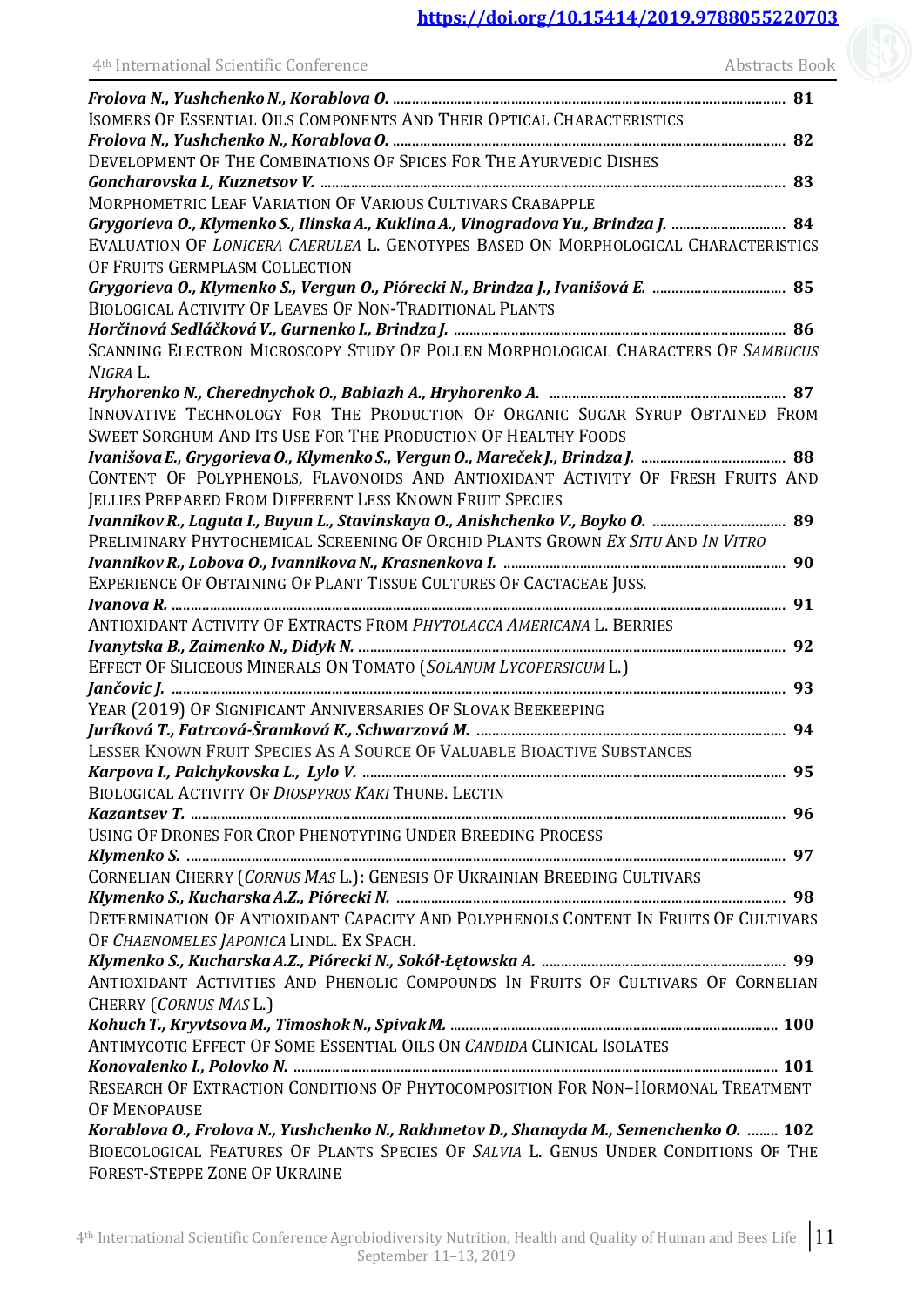| DGAT1 GENE POLYMORPHISM INFLUENCE ON A LACTIC PRODUCTIVITY OF UKRAINIAN BLACK-AND-          |
|---------------------------------------------------------------------------------------------|
| <b>WHITE MILK BREED COWS</b>                                                                |
|                                                                                             |
| BIOLOGICAL ACTION OF THE MICROELEMENTS CITRATES IN HONEY BEES BODY AND THEIR PRODUCTS       |
|                                                                                             |
| DISTRIBUTION OF GINKGO BILOBA L. IN UKRAINE                                                 |
|                                                                                             |
| SOCIO-ECONOMIC ASPECTS OF NON-TIMBER FOREST PRODUCTS' CERTIFICATION IN UKRAINE              |
|                                                                                             |
| ANTIBIOFILM-FORMING ACTIVITY OF VACCINIUM VITIS-IDAEA L. LEAVES EXTRACT                     |
|                                                                                             |
| ANTIOXIDANT PROPERTIES OF DIFFERENT KINDS OF FODDER FOR FEEDING BEES                        |
| Kucharska A.Z., Grygorieva O., Sokół-Łętowska A., Klymenko S., Piórecki N.  109             |
| BIOLOGICAL ACTIVITY OF JUJUBE FRUITS (ZIZIPHUS JUJUBA MILL.)                                |
|                                                                                             |
| BIOLOGICAL AVAILABILITY OF ZINC, IRON AND MANGANESE IN THE TRITICUM DICOCCON (SCHRANK)      |
| SCHÜBL, GRAIN                                                                               |
|                                                                                             |
| CULTIVATION OF TOBACCO PLANTS EXPRESSING DESC AND DESA GENES OF DESATURASE                  |
| CYANOBACTERIA IN CONDITIONS OF OSMOTIC STRESSES                                             |
|                                                                                             |
| CHARACTERIZATION OF BACTERIAL ENDOPHYTES OF AMARANTHUS CULTIVARS BY NEW GENERATION          |
|                                                                                             |
| <b>SEQUENCING TECHNOLOGY</b>                                                                |
|                                                                                             |
| METHODOLOGICAL APPROACH TO THE ASSESSMENT OF HAZELNUT CULTIVARS POLLEN                      |
| PRODUCTIVITY                                                                                |
|                                                                                             |
| 'GREEN' SYNTHESIS OF HUMAN INTERFERON-A2B IN 'HAIRY ROOT' CULTURE OF ARTEMISIA TILESII      |
| <b>PLANTS</b>                                                                               |
|                                                                                             |
| PLANT GENETIC RESOURCES INFORMATION SYSTEM OF SLOVAKIA AS THE PRIMARY SOURCE OF             |
| <b>INFORMATION</b>                                                                          |
| Mňahončáková E., Vergun O., Grygorieva O., Horčinová Sedláčková V., Šimková J., Brindza J., |
|                                                                                             |
| ANTIOXIDANT ACTIVITY OF AROMATIC HERBS FROM BOTANICAL GARDEN OF THE SLOVAK                  |
| <b>UNIVERSITY OF AGRICULTURE IN NITRA</b>                                                   |
| Mňahončáková E., Vergun O., Grygorieva O., Horčinová Sedláčková V., Šimková J., Brindza J., |
|                                                                                             |
| ANTIOXIDANT ACTIVITY OF FRUITS EXTRACTS OF CAPSICUM L. CULTIVARS                            |
|                                                                                             |
| STUDY OF MINERAL COMPOSITION IN THE LEAVES OF AMARANTUS L.                                  |
| Motyleva S., Kozak N., Kulikov I., Panishcheva D., Mertvicshcheva M., Imamkulova Z.  119    |
| ABOUT THE NUTRITIONAL VALUE OF THE FRUITS OF ACTINIDIA KOLOMIKTA (MAXIM. & RUPR.) MAXIM.    |
|                                                                                             |
| HEALTH STATE AND STABILITY OF TREES IN URBAN GREENERY                                       |
|                                                                                             |
| ALIMENTARY AND BIOACTIVE POTENTIAL OF FRUIT NON-TRADITIONAL CULTURES                        |
|                                                                                             |
| ALLELOCHEMICALS FROM CASTANEA SATIVA MILL.: PLANT-ROOT ENVIRONMENT INTERACTIONS             |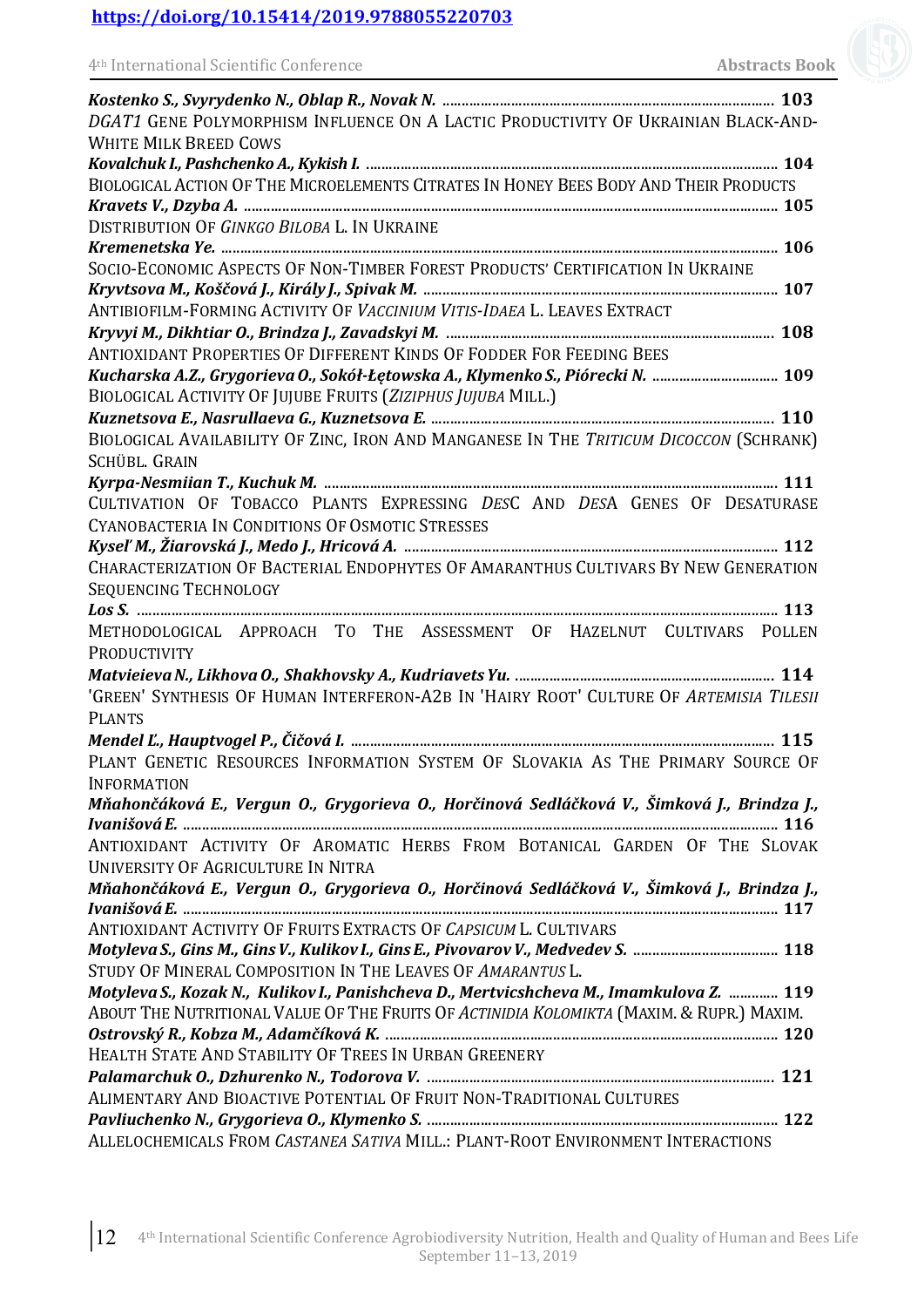| 4 <sup>th</sup> International Scientific Conference                                                                                                                                                                    | <b>Abstracts Book</b> |
|------------------------------------------------------------------------------------------------------------------------------------------------------------------------------------------------------------------------|-----------------------|
| Petrina R., Suberlyak S., Shved O., Havryliak V., Fedorova O., Hubrii Z., Khomyak S.  123<br>DEVELOPMENT OF TECHNOLOGY FOR CALLUS BIOMASS OF PLANTS OF ASTERACEAE BERCHT. & J.<br>PRESL FAMILY AND RANUNCULACEAE JUSS. |                       |
|                                                                                                                                                                                                                        |                       |
| GENOMIC FINGERPRINTING OF LINUM USITATISSIMUM L. CULTIVARS USING INTRON LENGTH<br>POLYMORPHISM OF y-TUBULIN                                                                                                            |                       |
| Pirko Ya., Rabokon A., Postovoitova A., Kalafat L., Bilonozhko Yu., Blume Ya.  125                                                                                                                                     |                       |
| INTRON LENGTH POLYMORPHISM OF B-TUBULIN AND ACTIN GENES AS EFFICIENT TOOL FOR<br>CAMELINA SATIVA (L.) CRANTZ. GENOTYPING                                                                                               |                       |
|                                                                                                                                                                                                                        |                       |
| RESEARCH ABOUT THE EFFICIENCY OF USING SALIX ALBA L. AND SALVIA OFFICINALIS L. IN MEDICINE<br><b>AND PHARMACY</b>                                                                                                      |                       |
|                                                                                                                                                                                                                        |                       |
| BIOLOGICAL EFFECTS OF LOW-INTENSITY NON-IONIZING RADIATIONS IN MUSHROOMS                                                                                                                                               |                       |
|                                                                                                                                                                                                                        |                       |
| PRESERVATION AND PROSPECTS OF USE OF THE OLD FRUIT TREE CULTIVARS                                                                                                                                                      |                       |
|                                                                                                                                                                                                                        |                       |
| CRAMBE GRANDIFLORA DC. PLANTS IN VITRO PROPAGATION                                                                                                                                                                     |                       |
|                                                                                                                                                                                                                        |                       |
| REACTIONS OF POLLEN OF PLANTS FROM GENUS LYSIMACHIA L. ON DIFERRENT ENVIROMENTAL<br><b>CONDITIONS</b>                                                                                                                  |                       |
|                                                                                                                                                                                                                        |                       |
| EVALUATION OF MORPHOLOGICAL AND MOLECULAR MARKERS OF FLAX (LINUM SPP.) GERMPLASM                                                                                                                                       |                       |
| <b>COLLECTION</b>                                                                                                                                                                                                      |                       |
| INFORMATION TECHNOLOGIES IN MODERN BEEKEEPING                                                                                                                                                                          |                       |
|                                                                                                                                                                                                                        |                       |
| SYNANTROPIC FLORA IN PHYTOCOENOSES OF THE DNISTROVSKY ECOCORRIDOR                                                                                                                                                      |                       |
|                                                                                                                                                                                                                        |                       |
| ANTIOXIDANT ACTIVITY OF HERBAL TEA FROM LEAVES OF SOLIDAGO CANADENSIS L.                                                                                                                                               |                       |
| Shymanska O., Vergun O., Kačániová M., Brindza J., Rakhmetov D., Ivanišová E.  135<br>BIOLOGICAL ACTIVITY OF ETHANOL EXTRACTS OF GALEGA OFFICINALIS L.                                                                 |                       |
|                                                                                                                                                                                                                        |                       |
| TRANSGENESIS AS A TOOL FOR WIDENING OF THE GENETIC VARIATIONS AND USING OF MEDICINAL<br><b>PLANTS</b>                                                                                                                  |                       |
|                                                                                                                                                                                                                        |                       |
| IMPLEMENTATION OF THE PROCESS OF AUDIT OF SUPPLIERS ON RETAIL OF UKRAINE                                                                                                                                               |                       |
|                                                                                                                                                                                                                        |                       |
| ANALYSIS OF THE KEY ASPECTS OF GLOBAL G.A.P. AND PERSPECTIVES OF ITS IMPLEMENTATION IN<br><b>UKRAINE</b>                                                                                                               |                       |
| Spivak S., Pirko Ya., Kozub N., Rabokon A., Karelov A., Ivaschuk B., Yemets A., Blume Ya.  139                                                                                                                         |                       |
| SCREENING OF WHEAT CULTIVARS WITH EFFECTIVE RESISTANCE GENES TO THE HIGH VIRULENT                                                                                                                                      |                       |
| <b>STRAIN OF STEM RUST UG99</b>                                                                                                                                                                                        |                       |
|                                                                                                                                                                                                                        |                       |
| VARIABILITY OF MICROSATELLITE SEQUENCES DISTRIBUTION IN CULTURAL AND WILD GENOTYPES<br>OF AMARANTH (AMARANTHUS L.) GENOMES                                                                                             |                       |
|                                                                                                                                                                                                                        |                       |
| SCHISANDRA CHINENSIS (TURCZ.) BAILL. IN THE COLLECTION OF THE M.M. GRYSHKO NATIONAL<br><b>BOTANICAL GARDEN OF UKRAINE</b>                                                                                              |                       |
| Sukhenko V., Miedviedieva N., Sukhenko Yu., Vasuliv V., Palamarchuk I., Mushtruk M., Rozbytska                                                                                                                         |                       |
| QUALITATIVE EVALUATION OF THE MAYONNAISE AND DETERMINE THE BEST MANUFACTURER                                                                                                                                           |                       |
| Svydenko L., Vergun O., Schubertová Z., Brindza J., Mareček J., Ivanišová E.  143                                                                                                                                      |                       |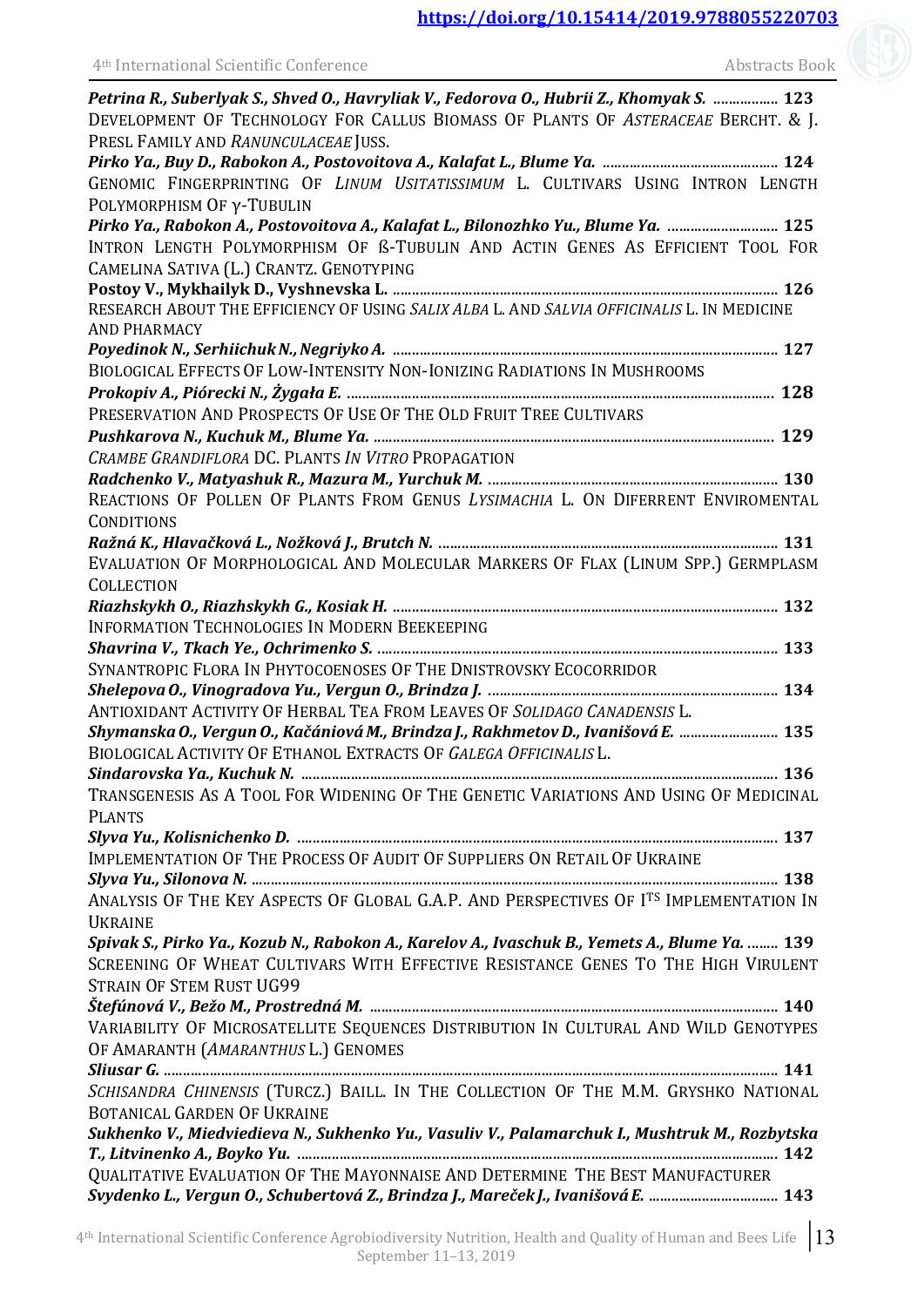| CONTENT OF POLYPHENOL COMPOUNDS IN ETHANOL EXTRACTS OF NEPETA GRANDIFLORA M. BIEB.          |
|---------------------------------------------------------------------------------------------|
|                                                                                             |
| EFFECT OF WATER STRESS ON PHYSIOLOGICAL AND GENETIC PARAMETERS AT ANTHESIS STAGE IN         |
| WINTER WHEAT GENOTYPES DIFFERING BY MATURITY                                                |
|                                                                                             |
| PROPERTIES OF MICROBIAL $\alpha$ -L-RHAMNOSIDASES IMPROVING THE AROMA OF WINES AND TASTE OF |
| <b>JUICES</b>                                                                               |
| INDUSTRIAL RECEIVING OF BEE BREAD IN BEEKEEPING COMMUNITIES                                 |
| Vergun O., Shymanska O., Rakhmetov D., Fishchenko V., Bondarchuk O., Rakhmetova S.  147     |
| <b>BIOCHEMICAL COMPOSITION OF FOUR SPECIES OF CRAMBE L.</b>                                 |
| Vergun O., Shymanska O., Rakhmetov D., Fishchenko V., Bondarchuk O., Rakhmetova S.  148     |
| CONTENT OF PHOTOSYNTHETIC PIGMENTS IN THE LEAVES OF CRAMBE L. SPECIES                       |
|                                                                                             |
| POSSIBILITY OF USING ALIEN ADENOCAULON ADHAERESCENS MAXIM. (ASTERACEAE) AS THE              |
| <b>MEDICINE PLANT</b>                                                                       |
|                                                                                             |
| <b>ANTIOXIDANT ACTIVITY OF ALIEN GALINSOGA SPECIES</b>                                      |
|                                                                                             |
| 'FLORAL-DIP' GENETIC TRANSFORMATION OF AMARANTHUS CAUDATUS L. WITH HETEROLOGOUS             |
| <b>GENES</b>                                                                                |
|                                                                                             |
| PHOTOSYNTHETIC PIGMENTS OF VACCINIUM CORYMBOSUM L. (CV. ELLIOTT) SHOOTS: CONTENT AND        |
| PERSPECTIVE OF USAGE                                                                        |
|                                                                                             |
| INFLUENCE OF THE FERMENTATION CONDITIONS ON THE PHENOLIC COMPOUNDS CONTENT,                 |
| ANTHOCYANINS, AND THE SPECTRAL CHARACTERISTICS OF CABERNET SAUVIGNON WINES                  |
|                                                                                             |
| PHENOLOGICAL GROWTH STAGES OF THE DIOSPYROS VIRGINIANA L.                                   |
|                                                                                             |
| MORPHOMETRIC PARAMETERS OF GENOTYPES OF LYCIUM CHINENSE MILL. IN COLLECTION OF M.M.         |
| <b>GRYSHKO NATIONAL BOTANICAL GARDEN OF NAS OF UKRAINE</b>                                  |
| Žiarovská J., Fernández E., Zamiešková L., Montero-Torres J., Romero-Ortega S., Pozzo T.,   |
|                                                                                             |
| ANALYSIS OF PEANUT GERMPLASM VARIABILITY BY LENGTH POLYMORPHISM AMONG THE PBS SITES         |
| OF RETROTRANSPOSONS                                                                         |
|                                                                                             |
| ANALYSIS OF SELECTED DROUGHT-TOLERANCE GENES IN ALADIN AND SELADON WHEAT CULTIVARS          |

### **ABSTRACT ONLY**

| CARYA ILLINOINENSIS WANGH. IN FOREST-STEPPE OF UKRAINE: INTRODUCTION AND PROSPECTS |
|------------------------------------------------------------------------------------|
| OF USE                                                                             |
|                                                                                    |
| INFLUENCE OF PHOTOPERIODIC INDUCTION ON THE CONTENT OF PROTEIN IN SOYBEAN (GLYCINE |
| $MAX (L.)$ MERR.) GRAIN                                                            |
|                                                                                    |
| IN VITRO CONSERVATION, MASS PROPAGATION AND SOME BIOCHEMICAL CHARACTERISTICS OF    |
| FITTONIA ALBIVENIS (LINDL. EX VEITCH) BRUMMITT, AN ACANTHACEAE SPECIES             |
|                                                                                    |
| <b>IMPACT OF PLANTS SECONDARY METABOLITES ON CABBAGE PRODUCTIVITY</b>              |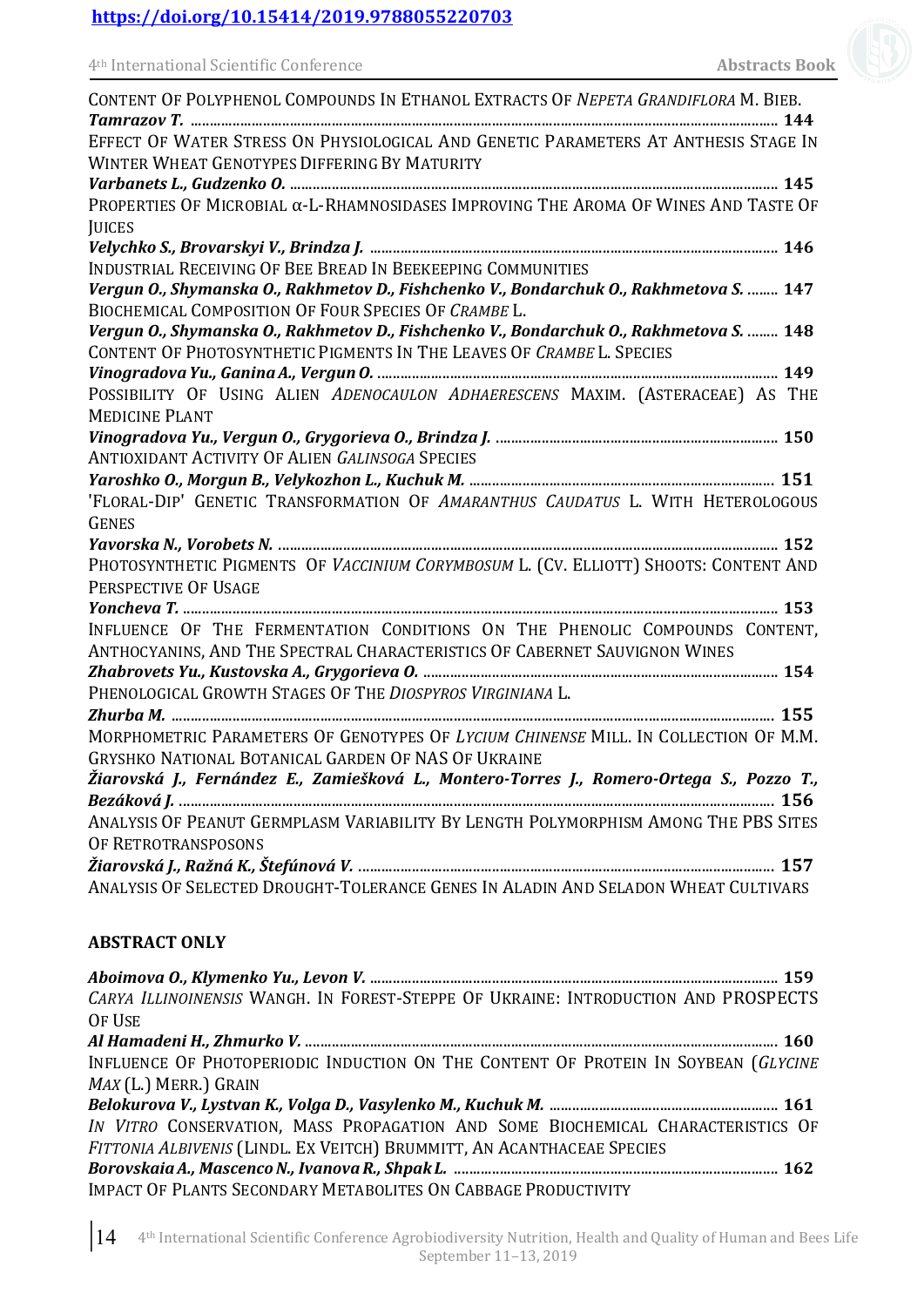| 4 <sup>th</sup> International Scientific Conference                                                                                     | <b>Abstracts Book</b> |
|-----------------------------------------------------------------------------------------------------------------------------------------|-----------------------|
|                                                                                                                                         |                       |
| SCORZONERA HISPANICA L. - PROMISING BIOTECH CULTURE                                                                                     |                       |
|                                                                                                                                         |                       |
| MILLIMETER RADIATION AS A FACTOR INCREASING VIABILITY OF COLLECTION ACCESSIONS OF<br><b>MEDICINAL PLANTS UNDER EX SITU CONSERVATION</b> |                       |
|                                                                                                                                         |                       |
| COLLECTION OF SAMPLES OF ORYZA SATIVA L. AS A SOURCE OF VALUABLE TRAITS IN BREEDING FOR                                                 |                       |
| PRODUCTIVITY AND ADAPTABILITY                                                                                                           |                       |
|                                                                                                                                         |                       |
| FEATURES OF BIOCHEMICAL COMPOSITION OF HONEYSUCKLE FRUITS OF THE ALTAI REGION                                                           |                       |
|                                                                                                                                         |                       |
| FUNCTIONAL PRODUCTS ARE A GUARANTEE OF HEALTH                                                                                           |                       |
|                                                                                                                                         |                       |
| PROBLEMATIC ASPECTS OF BEEKEEPING AS A CONSOLIDATED PRESERVATION OF BIOLOGICAL                                                          |                       |
| <b>DIVERSITY OF UKRAINE</b>                                                                                                             |                       |
|                                                                                                                                         |                       |
| SUPERFAMILY APOIDEA IN ORGANIC AGROLANDSCAPES OF WINTER WHEAT                                                                           |                       |
|                                                                                                                                         |                       |
| VARIATIONS IN SEEDS MORPHOMETRICAL CHARACTERS OF DIOSPYROS LOTUS L.                                                                     |                       |
|                                                                                                                                         |                       |
| SPECIFICS OF THE ASSIMILATION SURFACE OF COLUMNAR APPLE-TREE                                                                            |                       |
|                                                                                                                                         |                       |
| MORPHOLOGICAL AND ANATOMICAL FEATURES OF LEAVES STRUCTURE SPECIES OF GENUS THYMUS                                                       |                       |
| L., INTRODUCED IN BOTANICAL GARDEN OF IVAN FRANKO NATIONAL UNIVERSITY OF LVIV                                                           |                       |
|                                                                                                                                         |                       |
| DIVERSIFICATION OF TRICHOMES OF CRUCIFEROUS PLANTS (BRASSICACEAE BURNETT) OF THE                                                        |                       |
| <b>FLORA OF UKRAINE</b>                                                                                                                 |                       |
|                                                                                                                                         |                       |
| LIFE FORMS OF BRASSICACEAE BURNETT SPECIES OF THE FLORA OF UKRAINE                                                                      |                       |
|                                                                                                                                         |                       |
| COLLECTION OF THE GENUS CORYLUS L. IN THE DONETSK BOTANICAL GARDEN                                                                      |                       |
|                                                                                                                                         |                       |
| DEVELOPMENT OF WAYS TO INCREASE THE CONTENT OF FLAVONOIDS OF DANDELION EXTRACT                                                          |                       |
|                                                                                                                                         |                       |
| ORNAMENTAL HERBACEOUS INTRODUCENTS OF ERGASIOPHYTES RIGHT-BANK FOREST-STEPPE OF                                                         |                       |
| <b>UKRAINE</b>                                                                                                                          |                       |
| MORPHOLOGICAL AND ANATOMICAL FEATURES OF LEAVES OF CYPRIPEDIOIDEAE                                                                      |                       |
|                                                                                                                                         |                       |
| CONTENT OF IRIDOIDS IN THE FRUITS OF LONICERA CAERULEA L.                                                                               |                       |
|                                                                                                                                         |                       |
| EFFECTS OF DIFFERENT LED LIGHTING ON GROWTH AND NUTRITIONAL QUALITY OF LETTUCE                                                          |                       |
| (LACTUCA SATIVA L.)                                                                                                                     |                       |
|                                                                                                                                         |                       |
| ASSESSMENT OF DROUGHT RESISTANCE AND ECONOMICALLY VALUABLE SIGNS OF YIELD OF                                                            |                       |
| <b>COLLECTION OF COTTON VARIETIES</b>                                                                                                   |                       |
|                                                                                                                                         |                       |
| INFLUENCE OF FLAVONOIDS FROM VERBASCUM PHLOMOIDES L. ON THE HORMONAL STATUS OF                                                          |                       |
| <b>PEARS</b>                                                                                                                            |                       |
|                                                                                                                                         |                       |
| VARIATION IN FUSARIOSE RESISTANCE GENES OF BETA VULGARIS L. GENETIC RESOURCES                                                           |                       |
|                                                                                                                                         |                       |
| FORGOTTEN OR PROMISING: THE POPULARITY OF ASPARAGUS IS ON THE INCREASE                                                                  |                       |